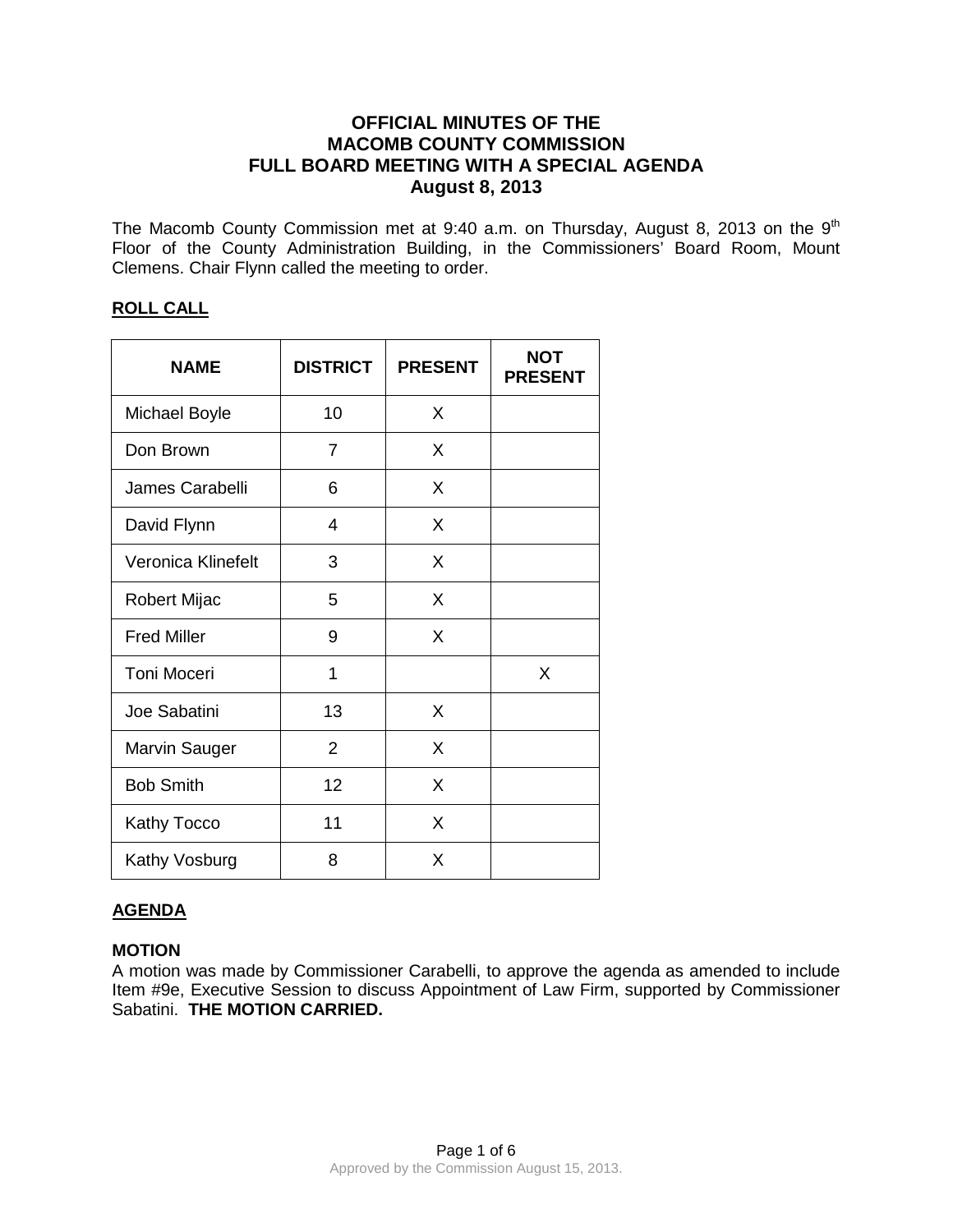## **PUBLIC PARTICIPATION**

None

## **CORRESPONDENCE FROM THE EXECUTIVE**

None

## **CONSIDER POSSIBLE CONFIRMATION OF CORPORATION COUNSEL NOMINEE GABE ORZAME**

Comments were made by Gabe Orzame and he was questioned by the Commission.

The Board took a short recess and reconvened.

#### **MOTION**

**R13-180** A motion was made by Commissioner Boyle, to adopt a resolution to reject the appointment of Gabriel Orzame, Jr. to the position of Corporation Counsel, supported by Commissioner Mijac.

A roll call vote was taken:

Voting Yes were: Tocco, Flynn, Mijac, Miller, Smith, Vosburg and Boyle. There were 7 Yes votes. Voting No were: Brown, Carabelli, Klinefelt and Sauger. There were 4 No votes.

### **THE MOTION CARRIED.**

### **RESOLUTIONS**

#### **MOTION TO POSTPONE**

**R13-181** A motion was made by Commissioner Carabelli to postpone the Resolution Supporting the Human Services Board's Management of the Martha T. Berry Medical Care Facility (offered by Board Chair) to the Thursday, August 15th Full Board meeting, supported by Commissioner Tocco.

#### **MOTION TO AMEND**

A motion to amend was made by Commissioner Brown to refer this item to the Health Services Committee, supported by Commissioner Vosburg.

A roll call vote was taken:

Voting Yes were: Vosburg, Brown and Carabelli. There were 3 Yes votes. Voting No were: Mijac, Sauger, Smith, Boyle, Klinefelt, Tocco and Flynn. There were 7 No votes.

### **THE MOTION TO AMEND FAILED.**

### **THE ORIGINAL MOTION TO POSTPONE CARRIED.**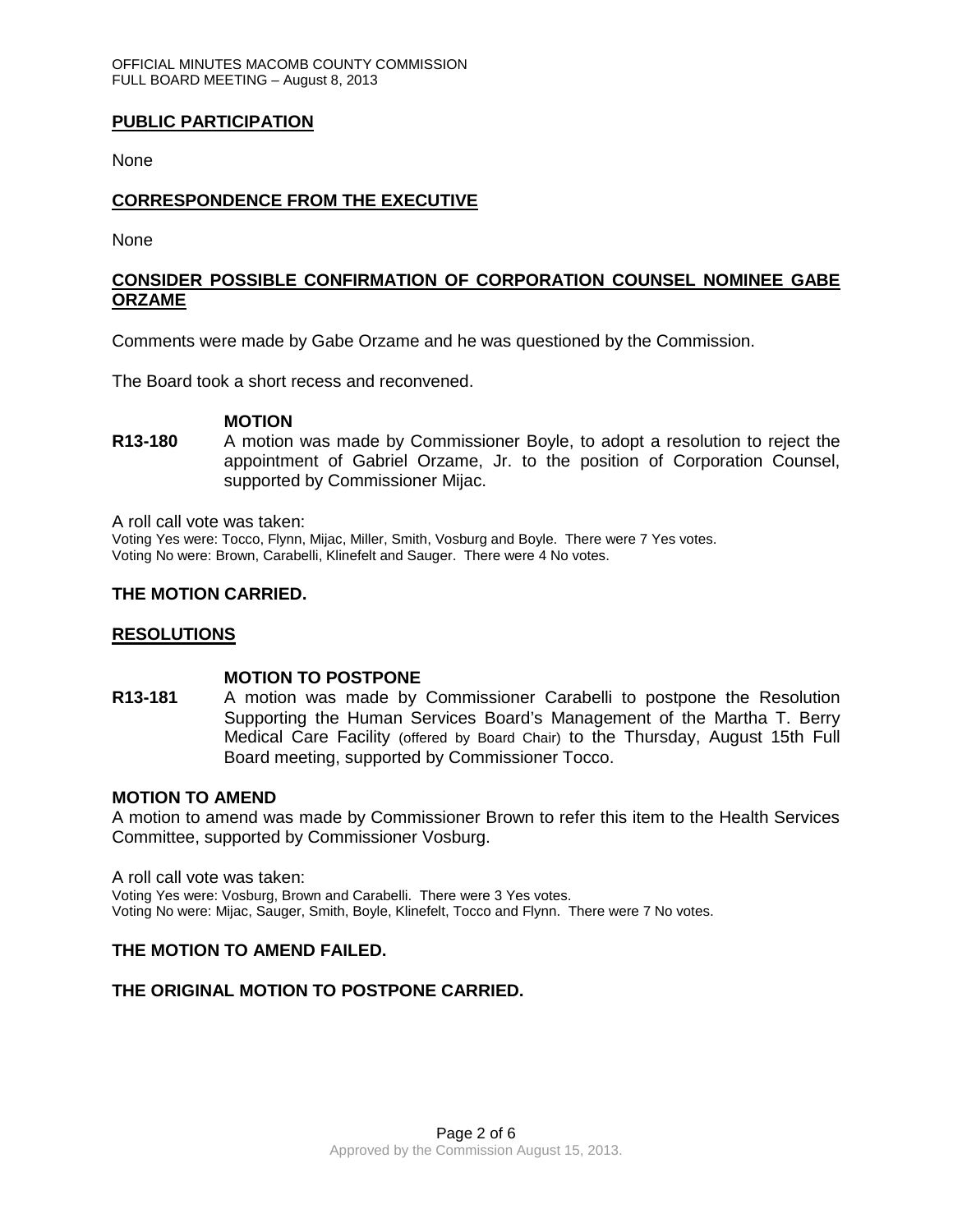#### **MOTION**

**R13-182** A motion was made by Commissioner Carabelli to adopt a Resolution to Establish a Property Assessed Clean Energy (PACE) Program and Calling for a Public Hearing (offered by Mijac; recommended by Economic Development Committee on 08/07/13), supported by Commissioner Tocco.

## **THE MOTION CARRIED.**

#### **COMMITTEE REPORTS**

#### **MOTION**

A motion was made by Commissioner Tocco to waive reading of committee recommendations, supported by Commissioner Smith. **THE MOTION CARRIED.**

#### **GOVERNMENT OPERATIONS COMMITTEE MEETING – August 5, 2013**

A motion was made by Chair Tocco, supported by Vice-Chair Flynn, to adopt the committee recommendation.

**R13-183** Approve the County Executive's appointment of Katherine Benford as the Director of the Macomb County Office of Senior Services; Further, a copy of this Board of Commissioners' action is directed to be delivered forthwith to the Office of the County Executive.

#### **THE MOTION CARRIED.**

### **ECONOMIC DEVELOPMENT COMMITTEE MEETING – August 7, 2013**

A motion was made by Chair Mijac, supported by Vice-Chair Carabelli, to adopt the committee recommendation.

**R13-184** Approve the Brownfield Plan for 9 Mile and Kelly Roads in Eastpointe; Further, a copy of this Board of Commissioners' action is directed to be delivered forthwith to the Office of the County Executive.

#### **THE MOTION CARRIED.**

## **FINANCE COMMITTEE MEETING – August 8, 2013**

A motion was made by Chair Miller, supported by Vice-Chair Moceri, to adopt the committee recommendations.

**R13-185** Approve the transfer of \$15,000 from the 2013 Circuit Court budget to the 2013 County Clerk budget to provide funding for Clerk staff overtime for court-related work; Further, this budget action addresses budgetary issues only. It does not constitute the Commission's approval of any County contract. If a contract requires Commission approval under the County's Contracting Policy or the County's Procurement Ordinance, such approval must be sought separately; Further, a copy of this Board of Commissioners' action is directed to be delivered forthwith to the Office of the County Executive.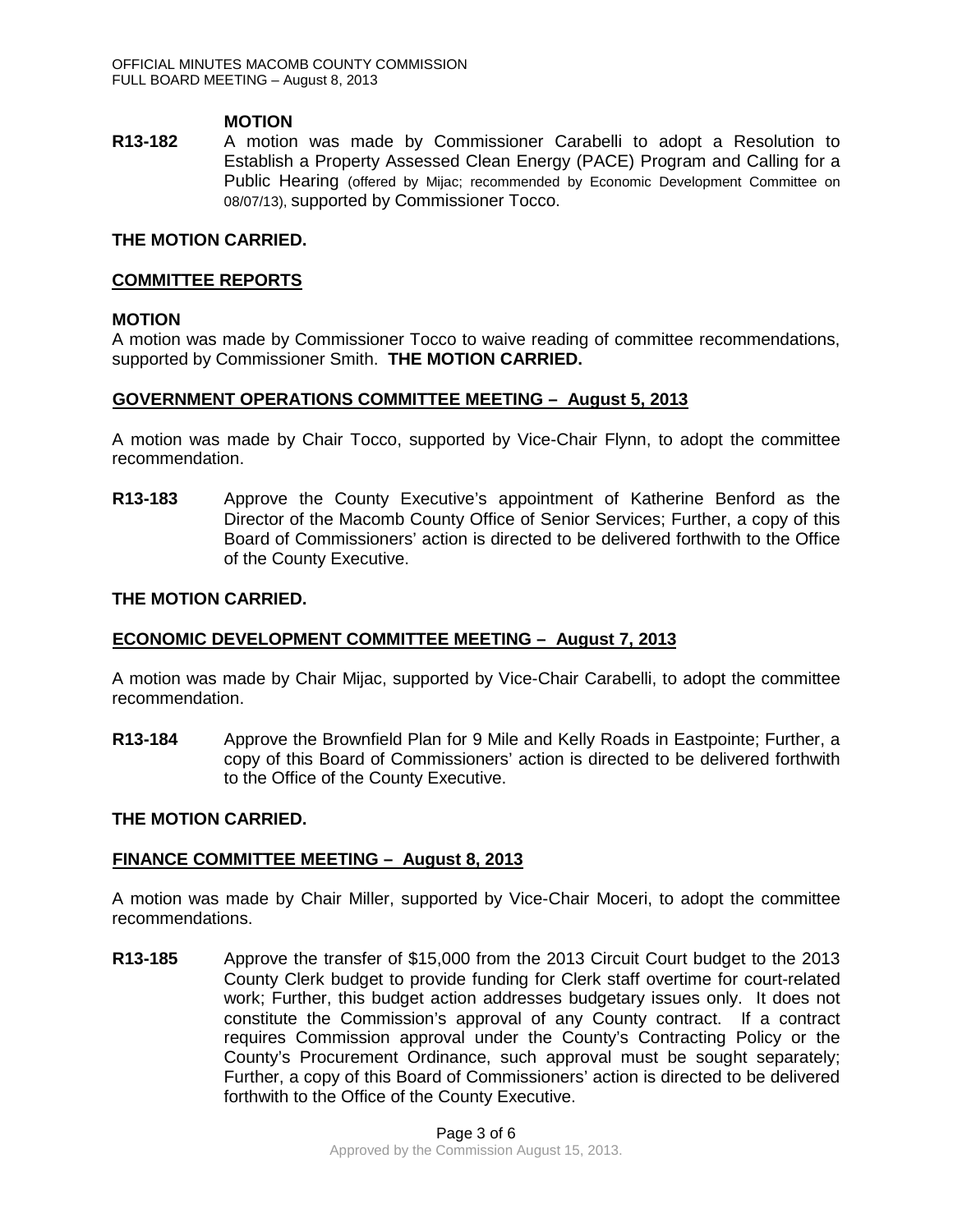- **R13-186** Approve a three year contract renewal to Quad-Tran to provide data processing services to the 42-1 and 42-2 District Courts; the cost of this contract for the three year period is a total of \$72,000; additional costs associated with Quad-Tran are as follows: unlimited terminal access, unlimited LEIN access, postage, forms/notices, mail processing and UPS; the Court's total average costs for three years are 42-1 \$133,000 and 42-2 \$149,000; Further, a copy of this Board of Commissioners' action is directed to be delivered forthwith to the Office of the County Executive.
- **R13-187** Approve the appointments of the following law firms:

Garan Lucow to represent the County in the litigation entitled Jeremy Benjamin Proffitt vs County of Macomb, et al, which is pending in Macomb County Circuit Court and

McConaghy & Nyovich, PLLC to represent the County of Macomb and the Macomb County Sheriff in the litigation entitled Police Officers Association of Michigan and Jacqueline Felix v County of Macomb, et al.

Further, a copy of this Board of Commissioners' action is directed to be delivered forthwith to the Office of the County Executive.

### **THE MOTION CARRIED.**

### **EXECUTIVE SESSION TO DISCUSS APPOINTMENT OF LAW FIRM**

#### **MOTION**

A motion was made by Commissioner Carabelli to enter executive session, supported by Commissioner Smith.

A roll call vote was taken.

Voting Yes were: Mijac, Sauger, Smith, Vosburg, Boyle, Brown, Carabelli, Klinefelt, Tocco and Flynn. There were 10 Yes votes. There were 0 No votes.

## **THE MOTION CARRIED.**

The Commission entered executive session at 11:20 a.m. with it ending at 11:38 a.m.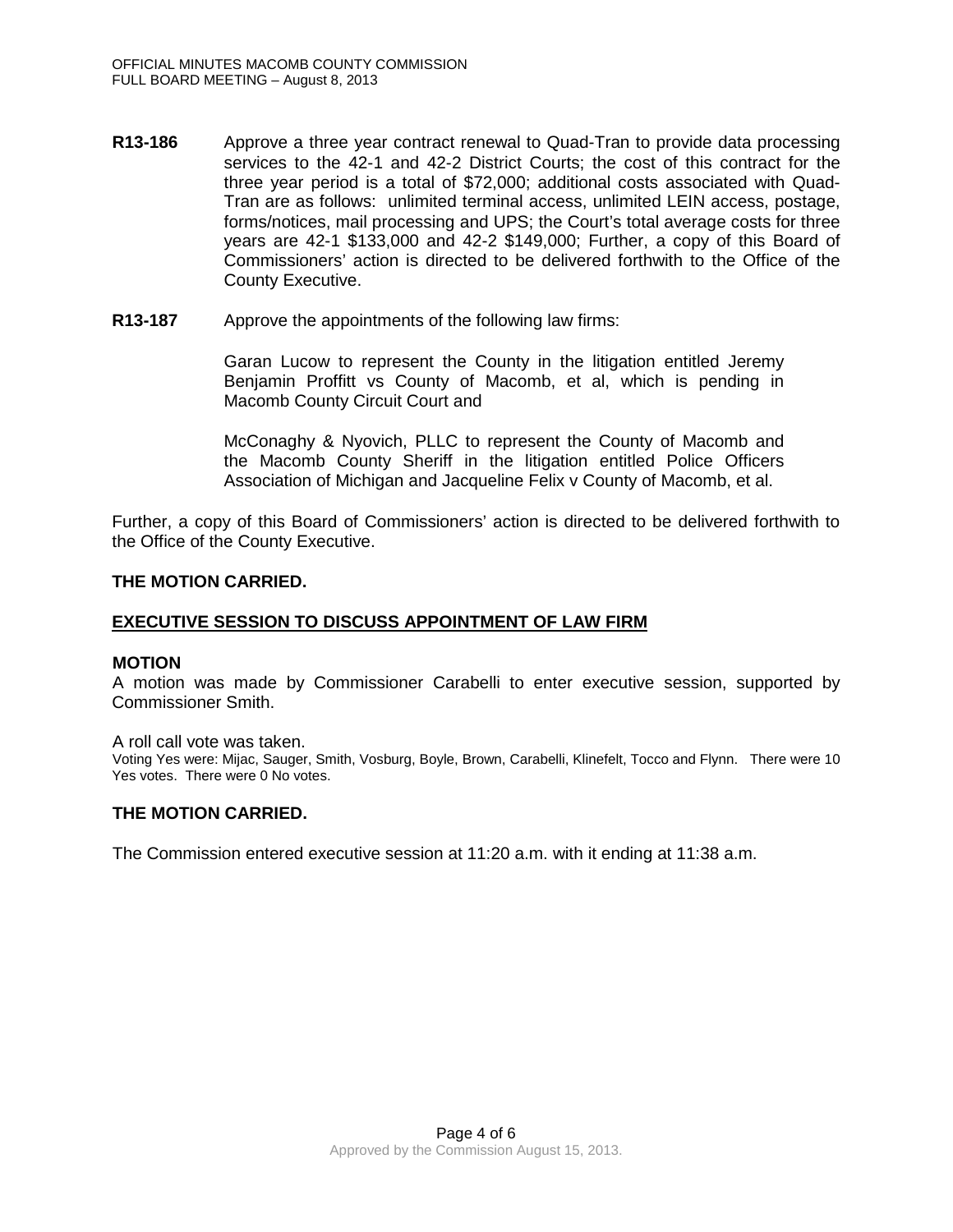## **MOTION**

**R13-188** A motion was made by Commissioner Vosburg to appoint Collins Einhorn to represent the Honorable Richard Caretti in the matter pending before the Judicial Tenure Commission, supported by Commissioner Carabelli.

## **FRIENDLY AMENDMENT**

Commissioner Smith offered a friendly amendment to appoint the law firm through preliminary stages and for the appointment to be reviewed upon the filing of a formal complaint. Commissioners Vosburg and Carabelli accepted the friendly amendment.

## **THE MOTION CARRIED WITH THE FRIENDLY AMENDMENT.**

### **PROCLAMATION**

## **MOTION**

A motion was made by Commissioner Klinefelt to adopt the following Proclamation, supported by Commissioner Vosburg.

**R13-189** Commending Dan Hoekenga – Retirement from the Michigan Education Association (MEA) (offered by Flynn; include Miller; recommended by Finance Committee on 08/08/13)

### **THE MOTION CARRIED.**

### **NEW BUSINESS**

Commissioner Vosburg mentioned that New Haven and Lenox Township have held public meetings regarding a proposed new landfill. If this matter proceeds it may come to the Board through Solid Waste Planning Commission. Commissioner Vosburg asked the Chair to get information regarding the committee process so that the Board can be made aware of potential issues that may arise. Chair Flynn indicated he would ask the Office of Corporation Counsel to put something together explaining the process. Commissioner Klinefelt said she has also received inquiries on the matter and was waiting to respond when she had further information.

### **PUBLIC PARTICIPATION**

None